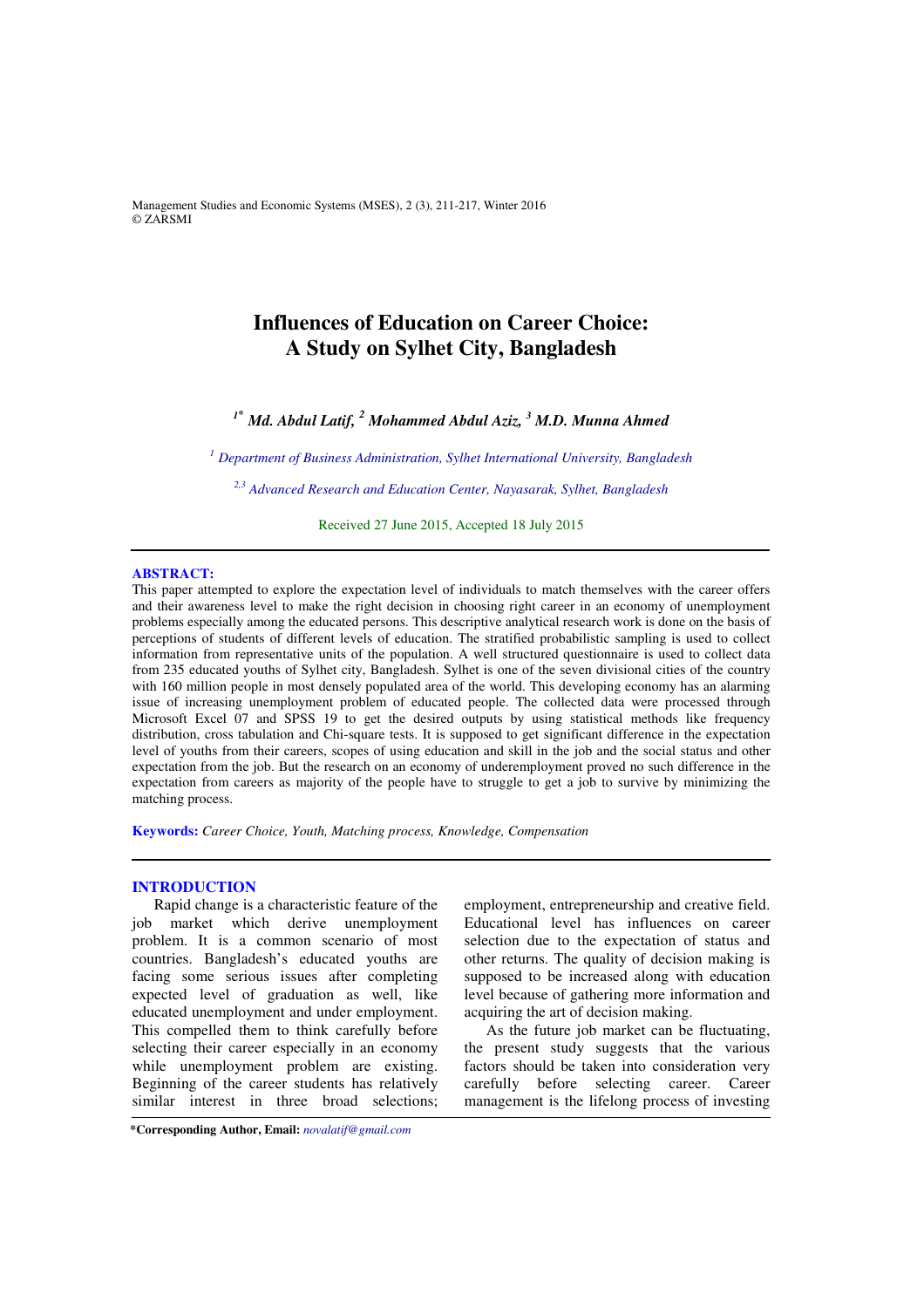resources to achieve the desired career goals. The result of successful career management should include personal satisfaction, balance in both life and work, goal achievement and financial security (Seema and Sujatha, 2012).The individual quality of students is different from one another that result in choose of their career in respective field through the choice of their branch of education. The level and branch of education are supposed to increase the specific interest about working field. This study is designed to consider the impact of education on choosing the career both by level and by branch.

## **Literature Review**

Career can be defined as pattern of work of a person's life. Career management is a process to gather information, to increase awareness and to adjust with environment (Greenhausj et al., 2013). The selection of career is very important for any individual. The career as bankers, university teachers, doctors and engineers depend on specific type and level of education. Career selection is the process of choosing a profession or occupation that lead future life (Zaidi and Iqbal, 2012). Though parent's expectation, peer pressure, uniformed decision and self image influences on career selection (Giola, 2010). Such factors influence on decision on education level and branch. But the performances on education have impact on career selection also. The more requirement and restriction on specific job decrease the interest of candidates in selecting that career. The experience and information about the any job makes others more cautious in career selection (Lent et al., 1994). Some researchers identified push and pull factors in selecting self employment by minority ethnic groups (Boissevain, 1984; Barrett et al., 1996). Non matching job pull the aspirant youths back in their career (McGrimmon, 2010). So career should be matched with the education level of the youths. Borchert (2002) identified environment, opportunity and personality as the major basic factor of career selection and the education increases the ability of youths to avail the opportunity of the career environment. Education increases the awareness about the better career opportunity, preparedness to avail such opportunity, intention of using the

knowledge and skill in workplace and the socioeconomic returns from the career. Thus education plays important roles in career selection and continuation with success.

# **Objectives**

The main objective of the paper is to examine the influence of education by level and branch in consideration of career selection. The specific objectives are:

i. To find out the demographic profile of the respondents within their present educational qualification to measure the justification of that research.

ii. To examine the relationship between career choice and different descriptive variables such as demand for job, scope of using education in job and job status.

iii. To show the level of education and its influence in an economy where unemployment problem is existing.

### **RESEARCH METHOD**

The research was conducted to reveals the range of educational influence on career choice on educated youths at their career preparation level and to look for whether there is relationship between targeted variables or not. It can be categorized as a descriptive analytical applied research. The researchers have developed different hypotheses with intention are to be proved by this research are:

### Hypothesis1

There is no significant difference among the respondents of different education levels regarding the achievement of minimum requisite qualities of each career.

Hypothesis 2

There are no significant differences among the respondents of different education levels regarding the utilization of knowledge and skill in their working fields.

# Hypothesis 3

There is no significant difference in the expectation of socio-economic return from the career among the respondents of different education levels.

The researchers used stratified random sampling of prospective youths of that region and selected the range of age, gender and education level as primary data. The primary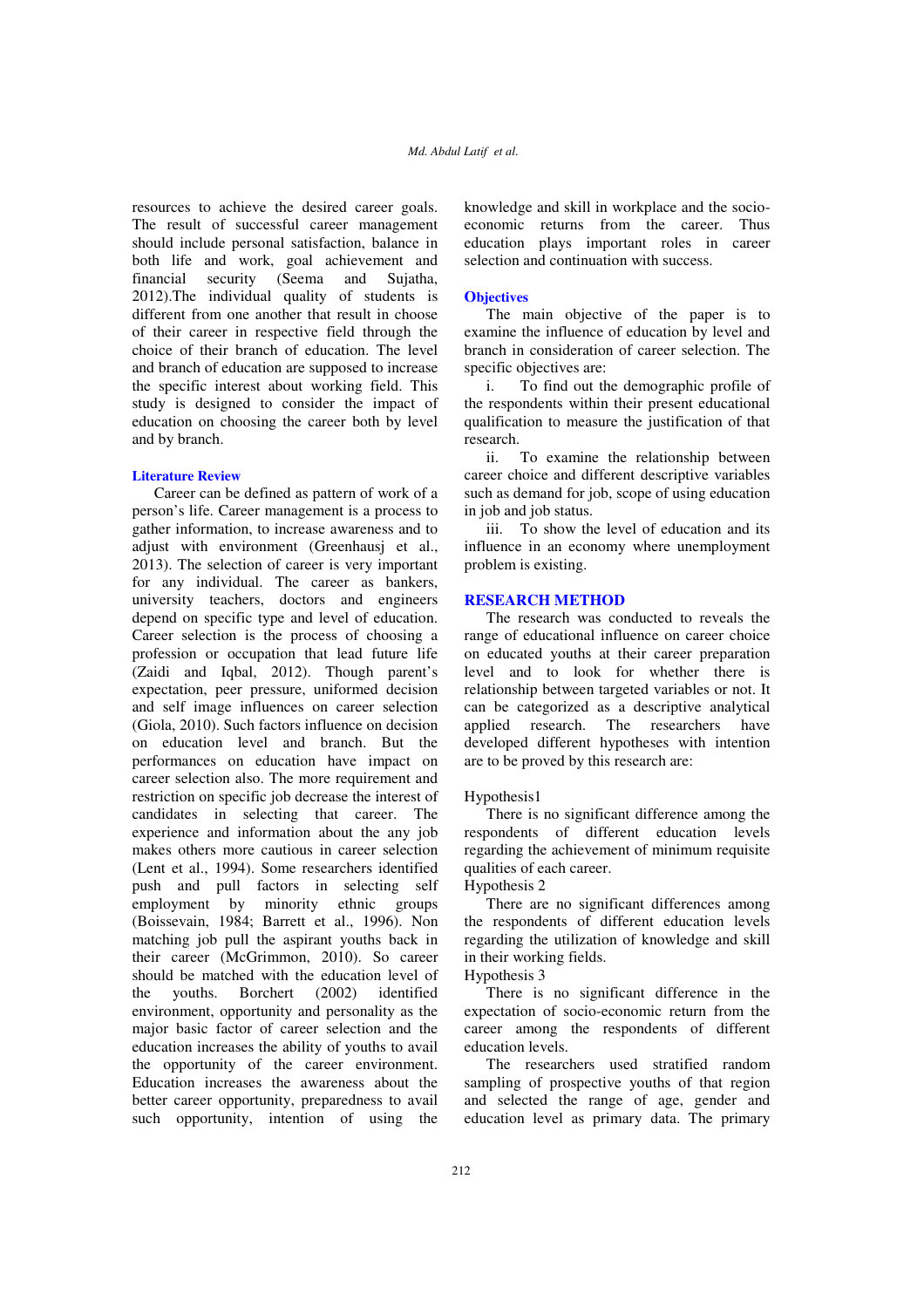data was collected from 235 youths of different educational institutions of Sylhet city by a well structured questionnaire. Sylhet city is located on the banks of the Surma River and is surrounded by the Jaintia, Khasi and Tripura hills of India. The questionnaire was verified by the senior researchers before collecting data to be ensured about the validity of research. Microsoft Excel 07 and SPSS 19 used as a data analyzing tools. To reach in a conclusion, Cross tabulation and Chi-square test were analyzed and formed as outputs.

### **RESULTS AND DISCUSSION**

The educational profile helps to get variation of decision in different level of education and large portion of respondent changes their path of career after completing Higher Secondary Certificate (HSC).

In this primary level of career path students has first choice on science and following position are arts and business studies. Among 235 respondents, only 29.8 % had business studies while science had 7.2% more than business studies and arts kept remaining portions.

The variations observed in HSC level when

students' quality of judgment has increased that turned them to rethink about career selection. The business studies, which was  $3<sup>rd</sup>$  position in SSC level moved to  $1<sup>st</sup>$  choice in HSC level. Students who received lower marks in SSC feel disappointed and some case they feel better to change as it looks hard. The space of opportunity to become a doctor or an engineer is very rare with lower score and hesitated person don't want to take this risk. Employment opportunity in marketing, banking and in finance sector dramatically increased during the last decade. Opportunity of higher education has also increased in private and public institution during this period that attract student to get knowledge about business oriented sectors and make them independent entrepreneurs. Focus on business education is remained constant (43% of graduate respondents) in graduation level in order to make them eligible for the position offered by the enterprises (table 1).The priority of education in business related studies in post graduation is also restored due to the demand of market. So it can be inferred from the profile of the respondents that the representative sample of the population is adapting themselves to the career opportunity by educating them in the demanding programs.

| Level         | Group                   | <b>Frequency</b> | Percent | <b>Level</b>         | Group           | <b>Frequency</b> | <b>Percent</b> |
|---------------|-------------------------|------------------|---------|----------------------|-----------------|------------------|----------------|
|               | Science                 | 87               | 37.0    |                      | Science         | 17               | 31.48          |
| <b>SSC</b>    | Arts                    | 78               | 33.2    |                      | Arts            | 10               | 18.52          |
| (Grade 10)    | <b>Business</b>         | 70               | 29.8    | <b>Graduate</b>      | <b>Business</b> | 23               | 42.59          |
|               | Total                   | 235              | 100.0   |                      | Other           | $\overline{4}$   | 07.40          |
|               | Science                 | 72               | 30.6    |                      | Total           | 54               | 100.00         |
| <b>HSC</b>    | Arts                    | 72               | 30.6    |                      | Arts            | $\overline{3}$   | 18.75          |
| (Grade 12)    | <b>Business</b>         | 91               | 38.7    |                      | <b>Business</b> | 6                | 37.50          |
|               | Total                   | 235              | 100.0   | <b>Post-Graduate</b> | Science         | 5                | 27.78          |
|               | 48<br>Science<br>20.96  |                  | Other   | $\overline{c}$       | 11.11           |                  |                |
| Undergraduate | Arts, Social<br>Science | 45               | 19.65   |                      | Total           | 16               | 100.00         |
|               | <b>Business</b>         | 113              | 49.35   |                      |                 |                  |                |
|               | Others                  | 23               | 10.04   |                      |                 |                  |                |
|               | Total                   | 229              | 100.00  |                      |                 |                  |                |

**Table 1: Profile of respondents regarding the level and branch of education**

Source: Outputs of SPSS of the Data from Field Survey conducted on May-Aug 2014.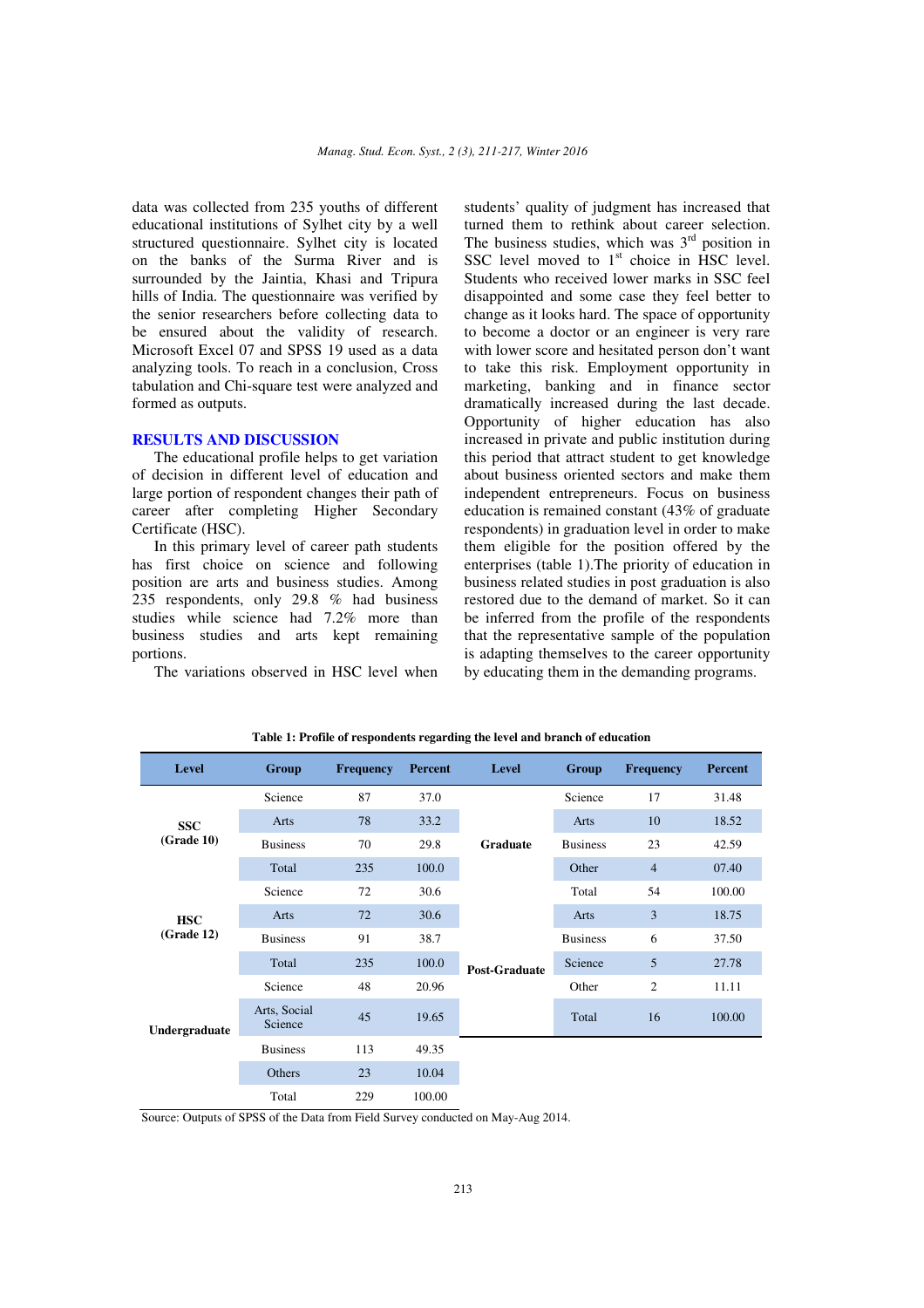# *Md. Abdul Latif et al.*

Every job requires specific level of skill and knowledge from the employee. So the enterprises design minimum requisite qualities foe every employment. For entrepreneurship, different field require different skill, interest and quality to perform the necessary task effectively. For creative works nobody can imagine a wrong person in a specific field. Without imaginary thinking capacity nobody can be a poet, writer or artist. Thus every career requires specific quality to be fit with it. The education creates awareness about career and the requirements to be fit with any career. So the educated persons are supposed to consider the minimum quality to apply for a job. The unemployment problem ridden economy create the opportunity of malpractices in employment specially in the public enterprises as the supply of human resources exceeds the demands and the educated unemployed youths' need for job is very high because of huge investment of time and money for academic degree for expected jobs. Most of the respondents (82.5%) consider the minimum qualification to apply for a job as significant and

most significant. A small portion (7.3%) consider that requisite quality as insignificant and most insignificant because their dependence or frustration because of existing malpractices in employments in Bangladesh. The similar perception may persist in the mind of 10.3% of the respondents who think it as moderately significant (table 2a). There may be some sort of frustration in their mind but they take their preparation for achieving the minimum academic degree for employment.

Analyzing the education level of respondents' perception regarding requisite quality for employment, it is found that all respondent from HSC level consider that quality as significant or most significant. But a small portion of respondents from higher level of education expressed their negative opinion regarding that quality because of their bitter experience from practical life. The Chi- square test verifies that there is no significant difference in the perception of respondents from different tier of education level (table 2b).

| Table 2a: Consideration of requisite quality by educated Youths |  |  |  |
|-----------------------------------------------------------------|--|--|--|
|-----------------------------------------------------------------|--|--|--|

| <b>Education level</b> |                      | <b>Description</b> | <b>Demand of Job (Requisite Qualities)</b> |                |                               |                         |                         |              |  |
|------------------------|----------------------|--------------------|--------------------------------------------|----------------|-------------------------------|-------------------------|-------------------------|--------------|--|
|                        |                      |                    | very Insignificant                         | Insignificant  | <b>Moderately significant</b> | Significance            | <b>Strong Influence</b> | <b>Total</b> |  |
|                        | <b>HSC</b>           | Count              | $\theta$                                   | $\mathbf{0}$   | $\Omega$                      |                         | 5                       | 6            |  |
|                        |                      | Percentage         | $0.0\%$                                    | $0.0\%$        | $0.0\%$                       | 16.7%                   | 83.3%                   | 100%         |  |
|                        |                      | Count              | $\overline{\mathbf{3}}$                    | 11             | 19                            | 72                      | 70                      | 175          |  |
|                        | Under-graduate       | Percentage         | 1.7%                                       | 6.3%           | 10.9%                         | 41.1%                   | $40.0\%$                | 100%         |  |
|                        | Graduate             | Count              | $\theta$                                   | $\overline{2}$ | 3                             | 15                      | 18                      | 38           |  |
|                        |                      | Percentage         | $0.0\%$                                    | 5.3%           | 7.9%                          | 39.5%                   | 47.4%                   | 100%         |  |
|                        | <b>Post Graduate</b> | Count              | $\mathbf{0}$                               |                | $\overline{2}$                | $\overline{\mathbf{3}}$ | 10                      | 16           |  |
|                        |                      | Percentage         | $0.0\%$                                    | 6.3%           | 12.5%                         | 18.8%                   | 62.5%                   | 100%         |  |
|                        |                      | Count              | 3                                          | 14             | 24                            | 91                      | 103                     | 235          |  |
|                        | <b>Total</b>         | Percentage         | 1.3%                                       | 6.0%           | 10.2%                         | 38.7%                   | 43.8%                   | 100%         |  |

**Table 2b: Chi- Square test** 

|                                     | Value | df | Asymp. Sig. (2-sided) |
|-------------------------------------|-------|----|-----------------------|
| <b>Linear-by-Linear Association</b> | 0.549 |    | 0.459                 |

Source: Outputs of SPSS of the Data from Field Survey conducted on May-Aug 2014.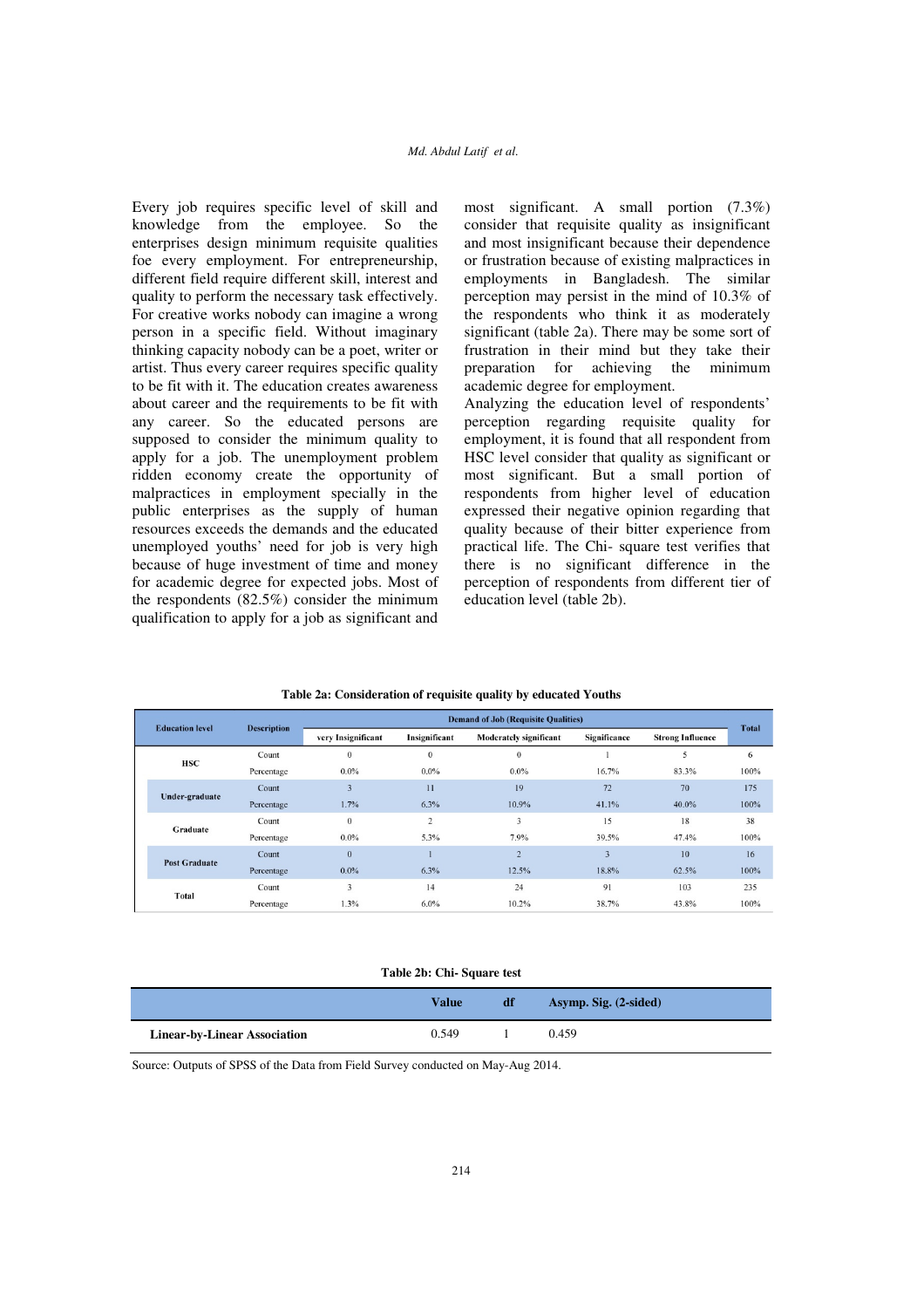The intention of every educated person is to build a better career and use their acquired skill and knowledge in their working field. The expectation is supposed to be higher in the lower tier of education as students may have less bitter experience about working field. But the respondents of upper educational tier are in more touch of practical world of underdeveloped economy where the utilization of human's talent is not up to the expectation level. Most of the respondents (76.2%) expects to use their knowledge and skill in their working field significantly or most significantly. A small portion of respondents (6.3%) do not consider that factor in selecting their career and 17% of them consider it as moderately important. This is because of stiff competition in employment and redundancy of graduates in that economy (table 3a). So, that portion of respondent has such consideration due to their investment of time and efforts for academic certificate and no option of

wait for suitable job. It is also perceived that due to the increased flow of job seekers, there are little probability of suitable employment in future. The expectation about suitable career with the opportunity of engaging the knowledge and skill may be varied in the respondents of different level of education. The lowest levels are far away from practical field and have a utopia about their future, so they are found very optimistic about utilizing skill and knowledge in their working area. But in the upper level youths are comparatively more practical and aware of the job market, so a small portion of them do not consider the factor as most significant or significant. They are ready to sacrifice that intention for the sake of survival.

The Chi-Square test justifies that there are no significant difference among the respondents of different tier of education in the intention of utilizing their knowledge and talents in their working field (table 3b).

| <b>Education level</b> | <b>Description</b> | <b>Scope of using Earned Education and Skill</b> |                  |              |              |                         |              |
|------------------------|--------------------|--------------------------------------------------|------------------|--------------|--------------|-------------------------|--------------|
|                        |                    | very Insignificant                               | Insignificant    | Average      | Significance | <b>Strong Influence</b> | <b>Total</b> |
| <b>HSC</b>             | Count              | $\theta$                                         | $\boldsymbol{0}$ | $\mathbf{0}$ | 2            | $\overline{4}$          | 6            |
|                        | Percentage         | $0.0\%$                                          | $0.0\%$          | $0.0\%$      | 33.3%        | 66.7%                   | 100%         |
|                        | Count              | 3                                                | 12               | 27           | 62           | 71                      | 175          |
| Under-graduate         | Percentage         | 1.7%                                             | 6.9%             | 15.4%        | 35.4%        | 40.6%                   | 100%         |
|                        | Count              | $\theta$                                         | $\Omega$         | 7            | 16           | 15                      | 38           |
| Graduate               | Percentage         | $0.0\%$                                          | $0.0\%$          | 18.4%        | 42.1%        | 39.5%                   | 100%         |
|                        | Count              | $\theta$                                         |                  | 6            | 6            | 3                       | 16           |
| <b>Post-Graduate</b>   | Percentage         | $0.0\%$                                          | 6.3%             | 37.5%        | 37.5%        | 18.8%                   | 100%         |
|                        | Count              | 3                                                | 13               | 40           | 86           | 93                      | 235          |
| <b>Total</b>           | Percentage         | 1.3%                                             | 5.5%             | 17.0%        | 36.6%        | 39.6%                   | 100%         |

#### **Table 3a: Education level and Scope of using education in the Job: Cross-tabulation**

### **Table 3b: Chi-Square test**

|                                     | Value | -df | Asymp. Sig. (2-sided) |
|-------------------------------------|-------|-----|-----------------------|
| <b>Linear-by-Linear Association</b> | 1.458 |     | つつつ<br>، ئەيتە        |

Source: Outputs of SPSS of the Data from Field Survey conducted on May-Aug 2014.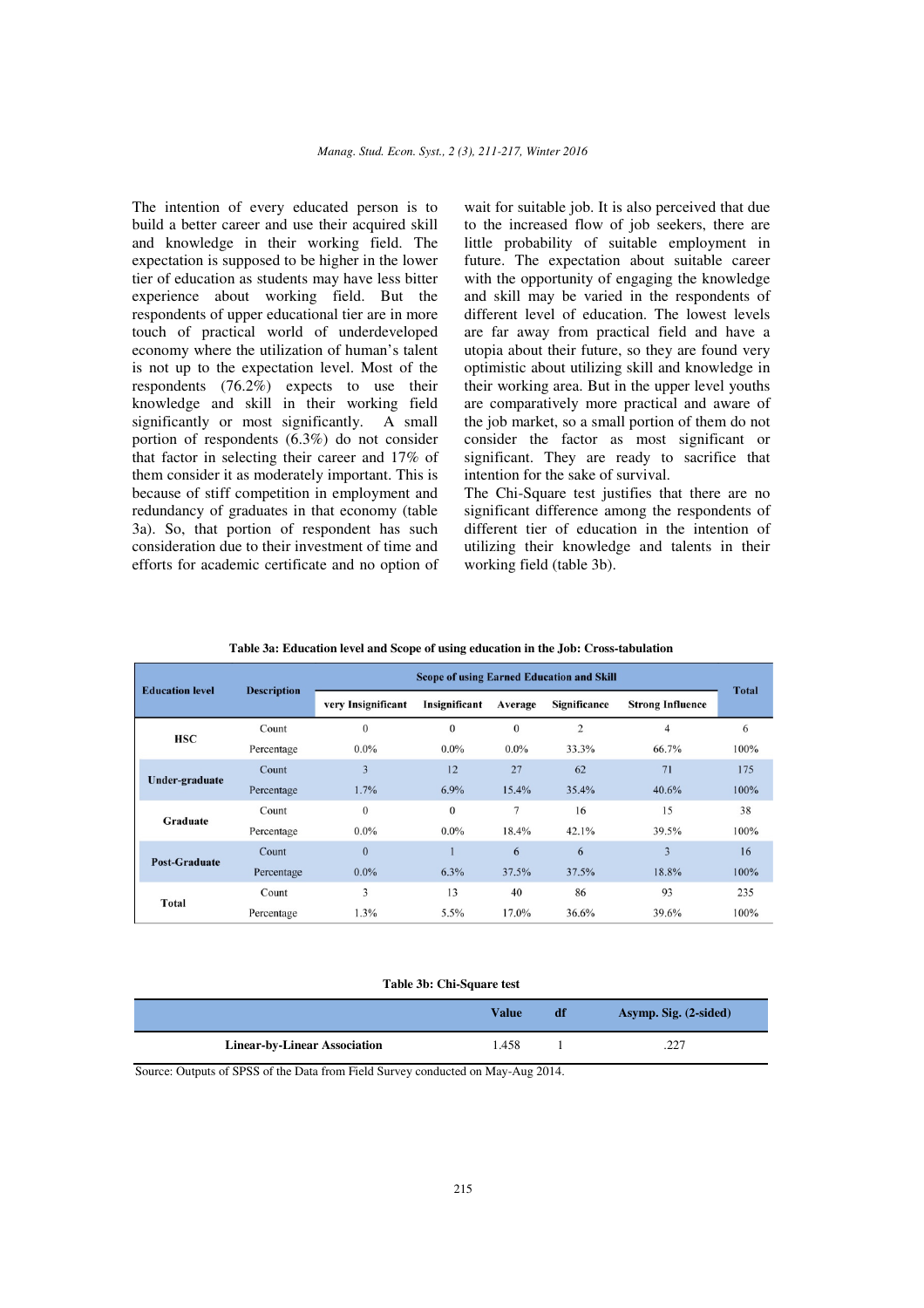# *Md. Abdul Latif et al.*

The economic and social status of the job is considered as important as social-economic return received from the job. Every youth invest in education in the expectation of return from the career. So the return is very significant to the aspirant youths. Most of the youths (80.5%) consider the return as significant or most significant. Only the smaller frustrated portion (7.7%) considers the return as insignificant or most insignificant may be due to the perceived incompetence or pessimistic attitudes (table 4). Like other factors the return from career is considered as above average significant by the respondents of lower education level but a portion of higher levels is compromising regarding the return for the sake of survival. The Chi- square tests verifies the hypothesis that

there are no significant differences among the respondents of different education levels regarding the expectation of return from the career (table 4).

The impact of education level on career selection can be analyzed according to the perception of aspirants of different education levels regarding the significance t of minimum requisite quality, scope of utilization the earned knowledge and skill in the work field and expectation of socio-economic return from the career. It is found that most of the respondents perceive those factors of career as significant in above average level. The perceived less qualified and pessimistic persons are somehow frustrated about these factors but they are the minority  $(table 5)$ .

| <b>Education level</b>              | <b>Description</b> | <b>Socio-Economic Status of job</b><br><b>Total</b> |                |                |                |                         |     |  |
|-------------------------------------|--------------------|-----------------------------------------------------|----------------|----------------|----------------|-------------------------|-----|--|
|                                     |                    | very Insignificant                                  | Insignificant  | Average        | Significance   | <b>Strong Influence</b> |     |  |
| <b>HSC</b>                          | Count              | $\Omega$                                            | $\mathbf{0}$   | $\mathbf{0}$   | $\overline{4}$ | $\overline{2}$          | 6   |  |
|                                     | Percentage         | $0.0\%$                                             | $0.0\%$        | $0.0\%$        | 66.7%          | 33.3%                   | 100 |  |
| <b>Under-Graduate</b>               | Count              | $\overline{4}$                                      | 12             | 25             | 65             | 69                      | 175 |  |
|                                     | Percentage         | 2.3%                                                | 6.9%           | 14.3%          | 37.1%          | 39.4%                   | 100 |  |
| Graduate                            | Count              | $\theta$                                            | $\overline{c}$ | $\overline{2}$ | 20             | 14                      | 38  |  |
|                                     | Percentage         | $0.0\%$                                             | 5.3%           | 5.3%           | 52.6%          | 36.8%                   | 100 |  |
| <b>Post-Graduate</b>                | Count              | $\theta$                                            | $\overline{0}$ |                | 8              | $\overline{7}$          | 16  |  |
|                                     | Percentage         | $0.0\%$                                             | $0.0\%$        | 6.3%           | 50.0%          | 43.8%                   | 100 |  |
| <b>Total</b>                        | Count              | $\overline{4}$                                      | 14             | 28             | 97             | 92                      | 235 |  |
|                                     | Percentage         | 1.7%                                                | $6.0\%$        | 11.9%          | 41.3%          | 39.1%                   | 100 |  |
| <b>Chi-Square tests:</b>            |                    |                                                     |                |                |                |                         |     |  |
|                                     |                    | Value<br>df                                         |                |                |                | Asymp. Sig. (2-sided)   |     |  |
| <b>Linear-by-Linear Association</b> |                    | 1.620                                               |                |                |                | 0.203                   |     |  |

|  |  |  |  |  |  | Table 4: Education level and Socio-economic status of job: Cross tabulation |
|--|--|--|--|--|--|-----------------------------------------------------------------------------|
|--|--|--|--|--|--|-----------------------------------------------------------------------------|

Source: Outputs of SPSS of the Data from Field Survey conducted on May-Aug 2014.

### **Table 5: Result of hypothesis testing**

| <b>NUMBER</b> | <b>Hypothesis</b>                                                                                                                                                     | <b>RESULTS</b> |
|---------------|-----------------------------------------------------------------------------------------------------------------------------------------------------------------------|----------------|
| #1            | There is no significant difference among the respondents of different education levels<br>regarding the achievement of minimum requisite qualities of each career.    | Accepted       |
| #2            | There are no significant differences among the respondents of different education levels<br>regarding the utilization of knowledge and skill in their working fields. | Accepted       |
| #3            | There is no significant difference in the expectation of socio-economic return from the career<br>among the respondents of different education levels.                | Accepted       |